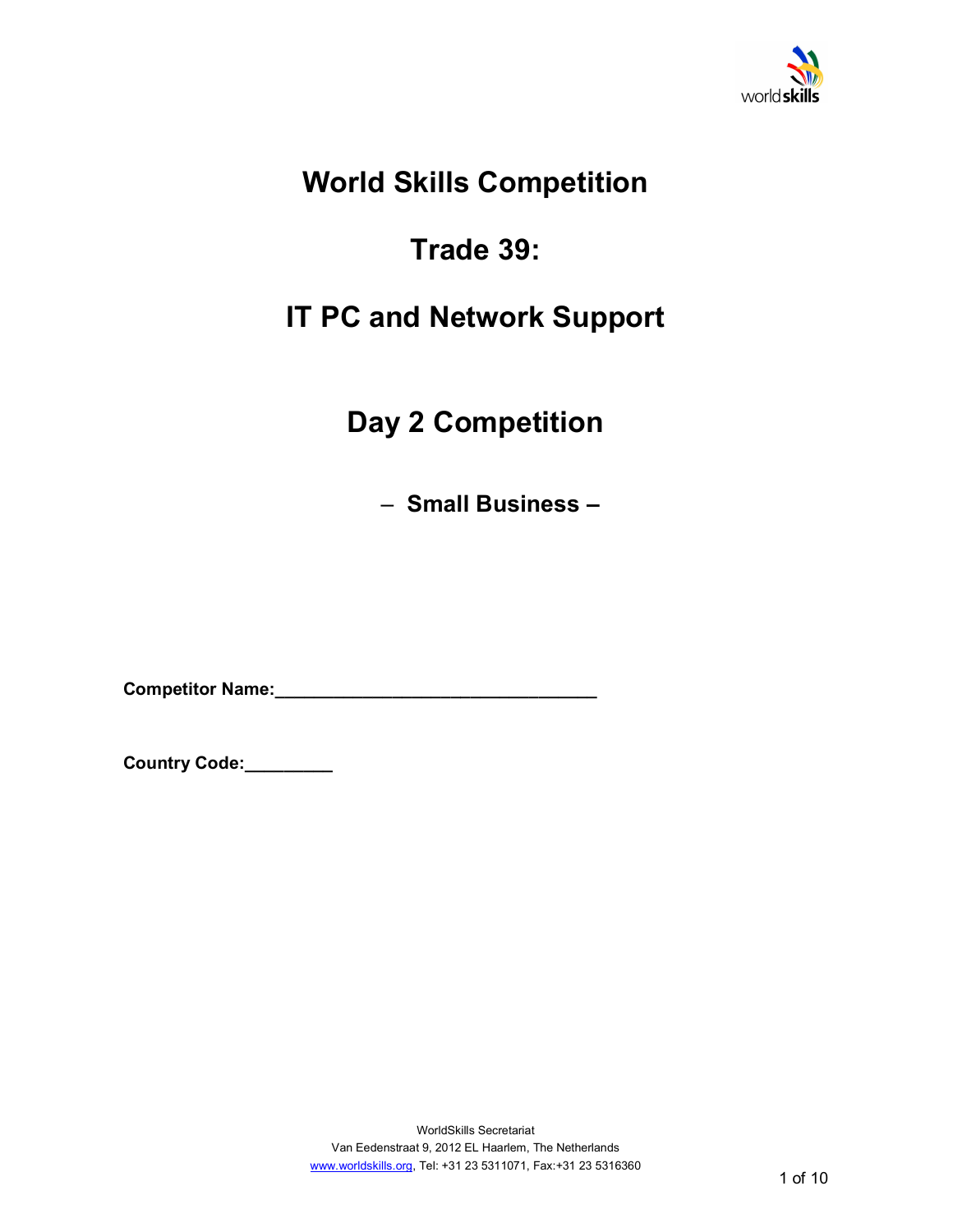

## **CONTENTS**

This Test Project proposal consists of the following documentation/files:

1. TP39\_39Fi\_day2\_EN

## **INTRODUCTION**

ExtraSafe is a small insurance company with minimal office space housing the manager, clerical support officer and system administrator. The Sales agents are flexible and operates using laptops with no fixed office space. When in the office, the sales personnel connect to the office network using the Wireless LAN. In the office, they are able to access internal files, storage, email and print their documents. While on the road, the Sales personnel can connect to the office using VPN over the internet.

The logical network diagram of the office network is shown below



WorldSkills Secretariat Van Eedenstraat 9, 2012 EL Haarlem, The Netherlands www.worldskills.org, Tel: +31 23 5311071, Fax:+31 23 5316360

TP39\_39FI\_Day2\_EN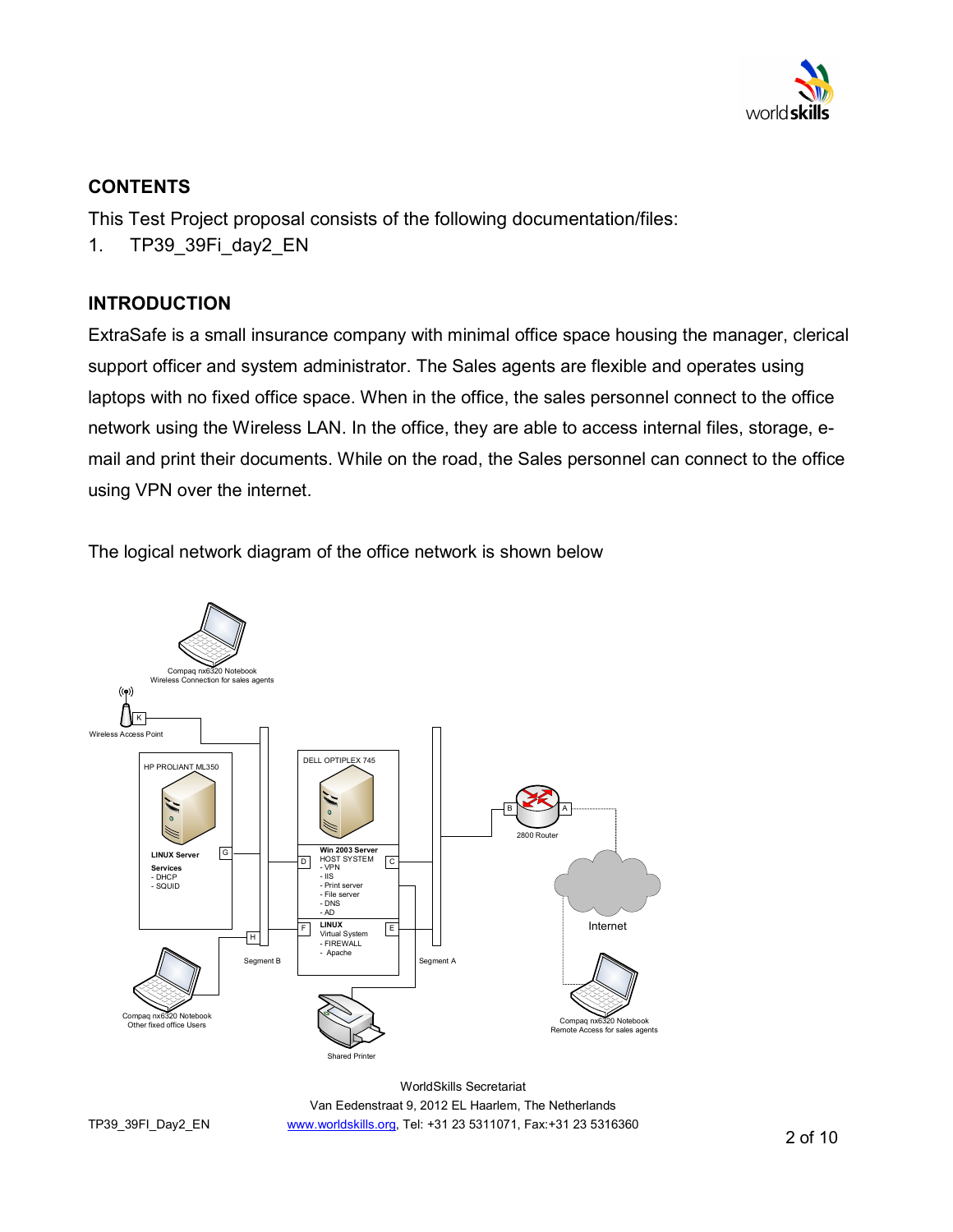

## **DESCRIPTION OF PROJECT AND TASKS**

#### **Network Description**

A Cisco 2800 router with dual FastEthernet ports is used to connect to the ISP provider via a cable service (not shown). IP addresses are provided by the ISP for the connection of the router as well as for global access. In this competition you have to use the provided IP addresses shown below. To simulate the Internet Access connect the Notebook to the external port of the router.

The office network is protected from the internet by a Firewall. The Firewall is set up on the Linux server which runs as a virtual Server. The firewall will stop all unwanted incoming network traffic and allow only authorised network traffic. All internet requests from the office network must pass through the Firewall. The Apache server provides the external Website.

The office network consists of two servers. The Windows 2003 server (DELL Optiplex 745) acts as a VPN gateway, as an IIS server hosting the internal web site, and as a File-, Print and DNS server. The VPN gateway allows our Sales Agents to access the internal files and service while they are on the road. The Linux Inhouse-Server (HP Proliant ML350) provides DHCP and SQUID.

There are two types of office users. Only the manager and support pool have wired access. All other users are issued with a laptop with a wireless NIC. A wireless Access Point is used to connect these users to the office network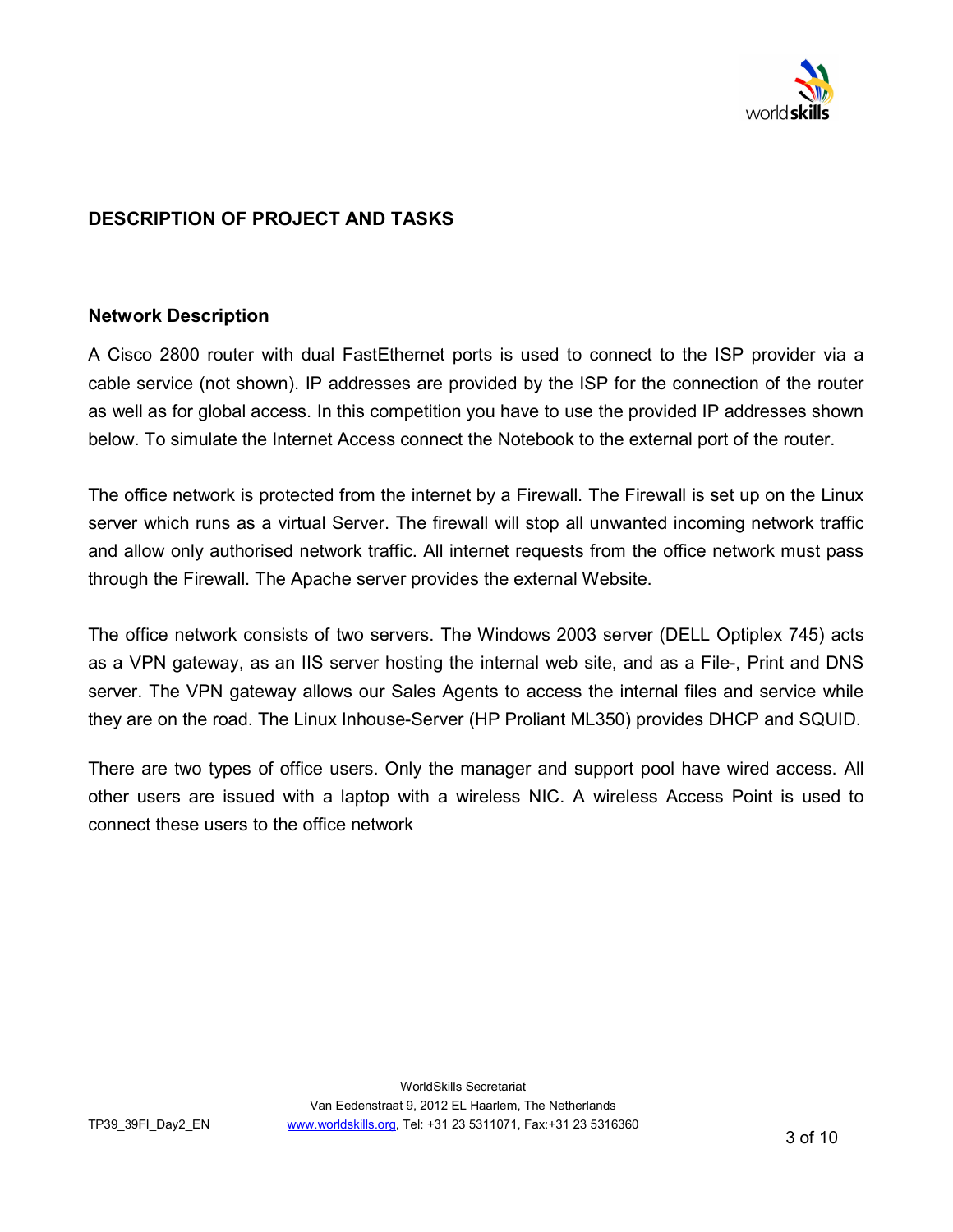

#### **Main tasks:**

- Configure the router
- Set up and configure Win2K3 Server
- Set up and configure the virtualized system environment (virtual pc) and use the preinstalled Linux image
- Configure all services
- Set up and configure the Linux Server
- Set up the wireless access point as well as the router

#### **Provided IP Address**

| <b>Device</b>                    | <b>IP Address</b>       | Range        | <b>Diagramm</b> |
|----------------------------------|-------------------------|--------------|-----------------|
|                                  |                         | (last octet) |                 |
| Router Fa0/0                     | 211.10.11.1/24          |              | A               |
| Router Fa0/1                     | 210.10.11.1/28          |              | B               |
| <b>Physical NIC</b>              | 210.10.11.2/28          |              | $\mathsf{C}$    |
| <b>Physical NIC</b>              | 192.168.0.2/24          |              | D               |
| <b>Virtual NIC</b>               | 210.10.11.3/28          |              | E               |
| <b>Virtual NIC</b>               | 192.168.0.1/24          |              | F               |
| <b>Physical NIC</b>              | 192.168.0.3/24          |              | G               |
| Notebook (Test)                  | Assigned by DHCP        | $20 - 99$    | H               |
| <b>Wireless Access Point</b>     | 192.168.0.4/255         |              | K               |
| Remote User Laptop               | Assigned by VPN Gateway | $100 - 150$  |                 |
| <b>DHCP Server on the Router</b> | 211.10.11.x             | $100 - 150$  |                 |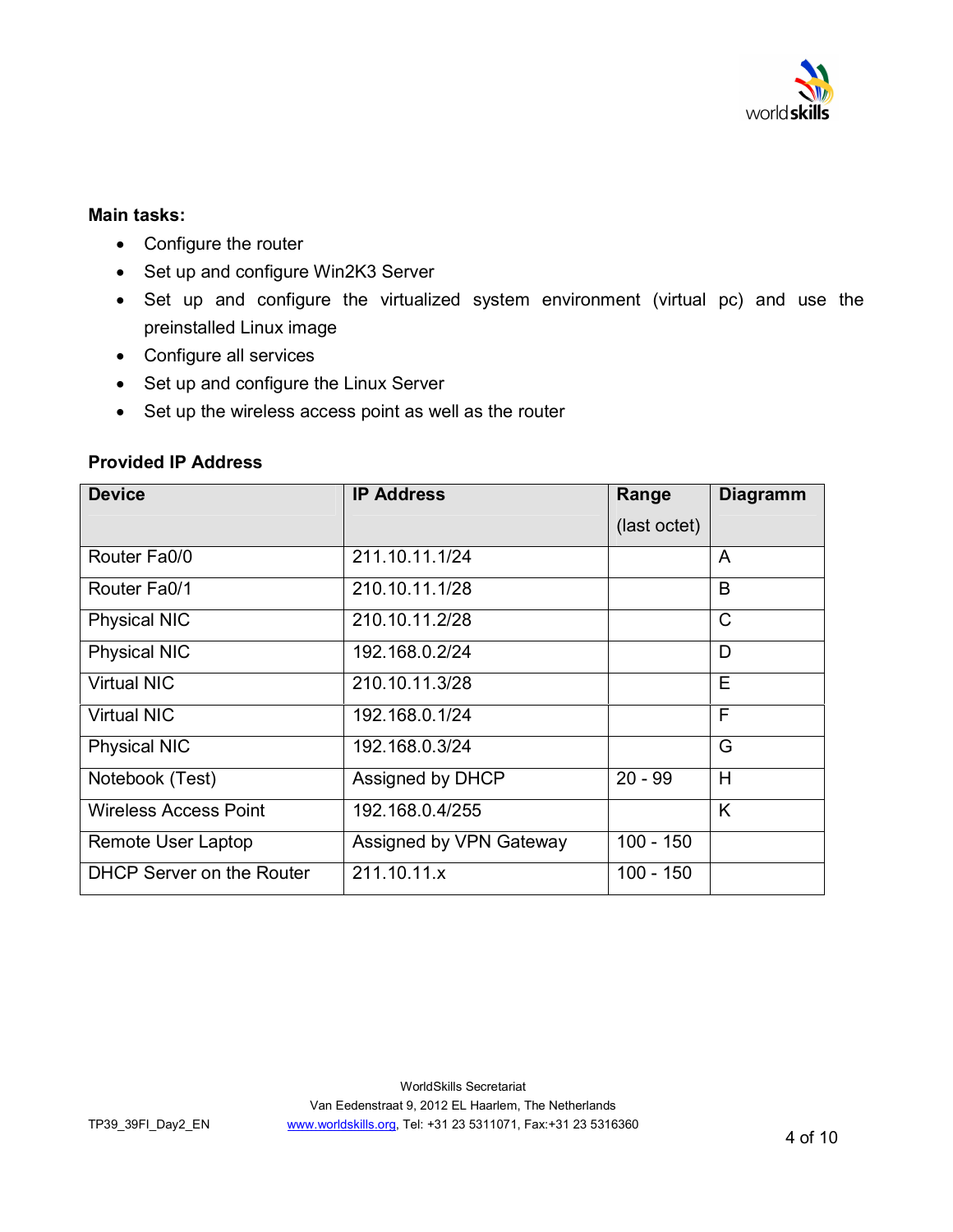

### **Windows 2003 Server**

The Windows Server is a dual homed PC running Windows 2003 SP2 Main Services

- VPN Gateway
- $\bullet$  IIS
- Print Server
- File Server
- DNS
- Active Directory

#### **Server**

This system has 1 hard disk. Install Windows 2003 Server operating system. Create 3 partitions. One for the Windows System (SYSTEM), one for the Virtual Server (VS) and one for the File sharing (FS). Use for the System a 20GB partition, for the virtual Server also a 20GB partition and use the rest of the HD space for filesharing. Ensure that all partitions are formatted using NTFS.

The server is named Win2K3VPN. Set the organisation name to ExtraSafe and use the default parameters. Install AD. Use extrasafe.com as Domain name. Use the default parameters.

After installation, create a new Administrator account shown in the table below. Rename the Administrator account to "localuser".

Each user will be limited to 500 MB of disk space. In the event when a user exceeds his quota, the event will be logged. Enable a user warning when user reach 450MB

The home directory for all users is on the  $3<sup>rd</sup>$  partition (FS) in the folder HOME. The folder for sharing documents is also on the 3<sup>rd</sup> partition named SHARE. Ensure that all shared folders are not visible.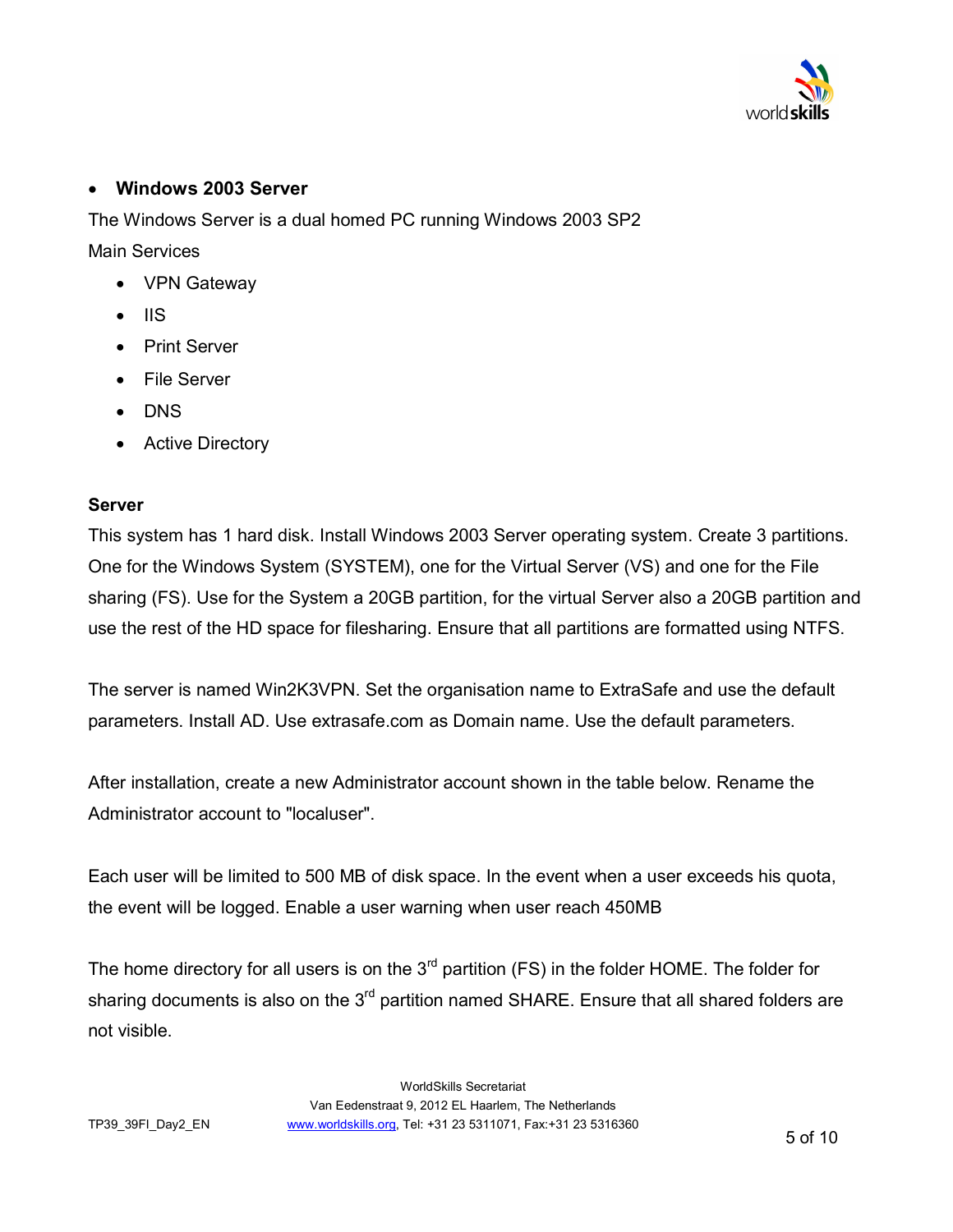

The accounts on the server are as follows:

| <b>Account</b>            | Group          | <b>Password</b> |
|---------------------------|----------------|-----------------|
| Localuser (Administrator) | Administrators | 123456          |
| <b>Bigboss</b>            | Administrators | 123456          |
| Manager                   | Administrators | 123456          |
| Support                   | Power User     | 123456          |
| Salesagent001             | Sales Agent    | 123456          |
| $\cdots$                  | $\cdots$       | 123456          |
| Salesagent100             | Sales Agent    | 123456          |

The password for the Sales Agents has to be changed on 1st login by the user. Users have only 3 chances to login in. Un-successful logins are logged and the user is locked out for 15 minutes. You will need to write a script to generate the salesagent accounts. Store the script on the desktop of the User "bigboss". If you want to test the login for the sales agents use the user salesagent001 to salesagent050.

[NOTE: For marking reasons you are not allowed to use salesagent051 to salesagent100]

Support on the Win2K3 server is important. Hence, you are to allow ONLY members of the Administrators group to access the server via terminal services. You can test this using the laptop provided.

A Printer is provided for the office users. Install and share this printer for the office.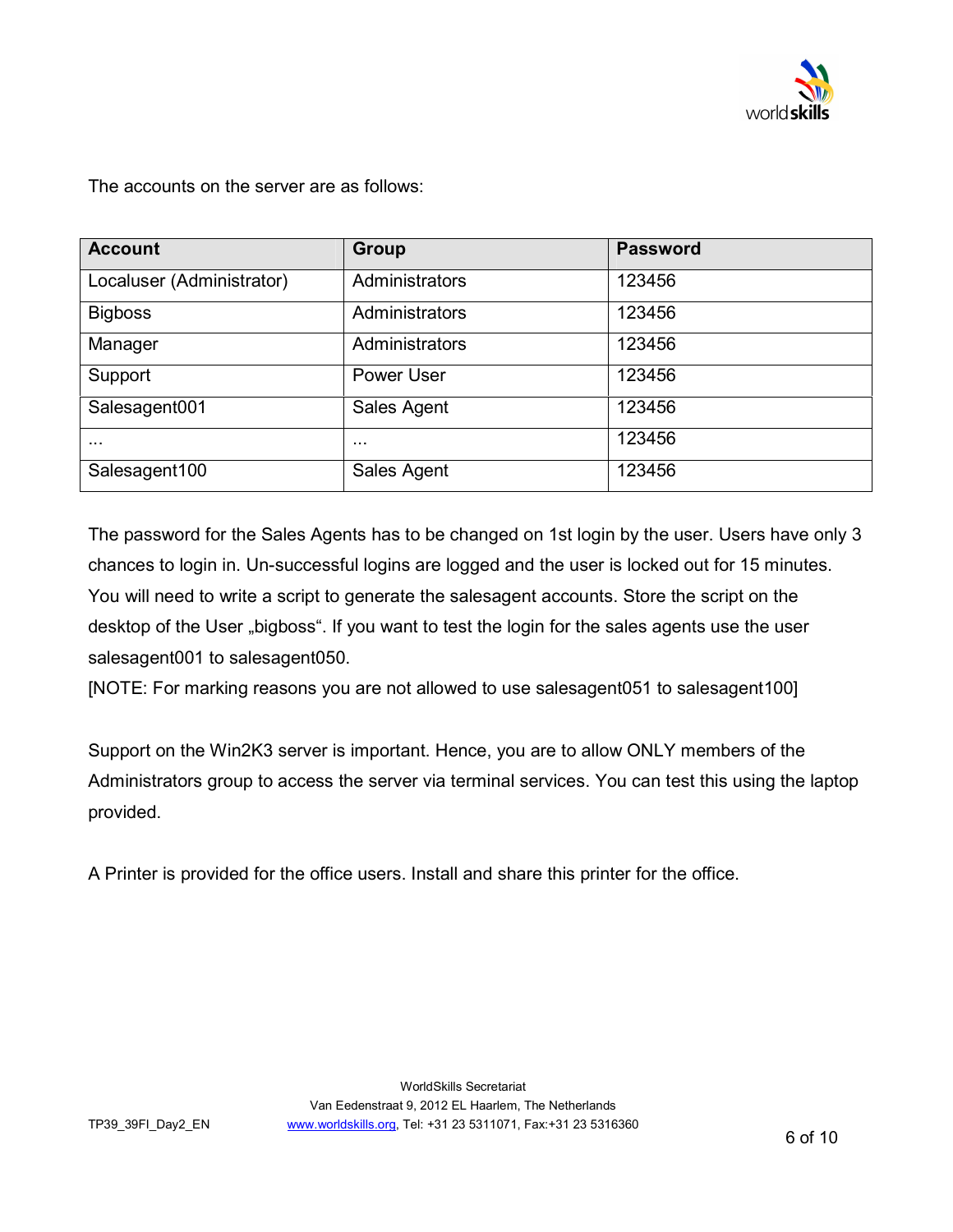

## **IIS**

Install IIS and enable the Web server but disable the FTP server. Configure the server to allow Anonymous Authentication Access. For performance reasons, limit the number of concurrent connections to 50 and limit the bandwidth available for connections to 4 Mb/s. Prevent the webserver from consuming too much processor time by limiting the CPU usage to 20%. Copy the provided HTML File (internal.html) as default HTML Page to the folder.

The server also provides Certificate Services for authentication of the HTTP server. Use the following information to configure this service.

| <b>CA Name</b>           | ExtraSafe Certificate Server         |
|--------------------------|--------------------------------------|
| Organisation             | <b>Extra Safe Insurance Services</b> |
| <b>Organisation Unit</b> | ES IS                                |
| <b>City</b>              | Tokyo                                |
| <b>CA Description</b>    | <b>Certificate for ExtraSafe</b>     |
| <b>Valid for</b>         | 1 Year                               |

You should use the default settings for the data storage location when configuring the Certificate Server. You have to enable SSL for all users who interact with the web site. Install a certificate from the CA Server when configuring IIS. Provide your own information when requesting the certificate.

This web page is only accessible to internal users. Deny all external users from accessing this page. This page is accessible by intranet.extrasafe.com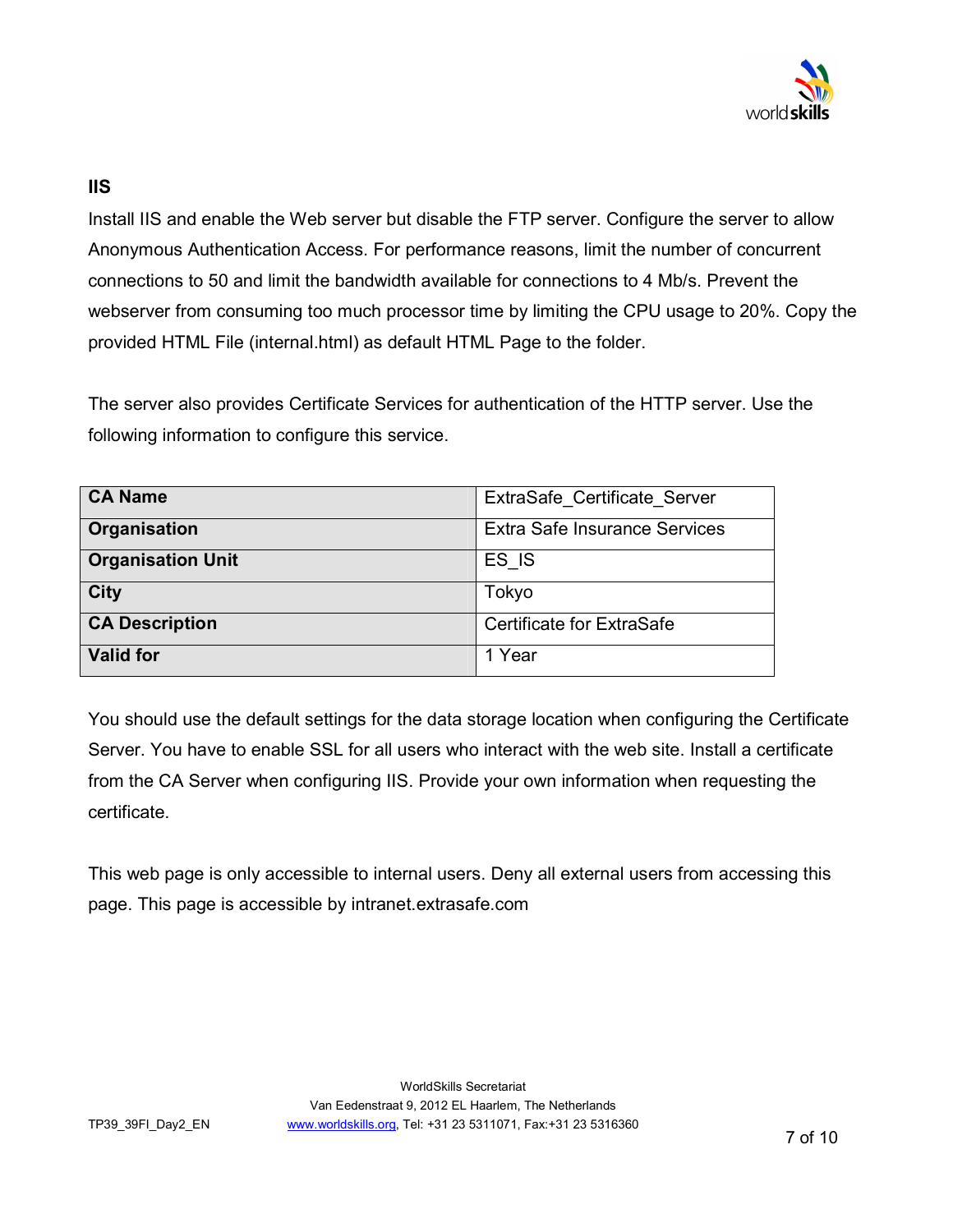

## **VPN**

Sales personnel who are outside the office, can access internal network services by using VPN. Configure the Win2K3VPN server to accept incoming VPN via the internet. The VPN gateway will assign the necessary internal IP addresses to incoming users. You are also required to configure your laptop as a VPN client. You have to deny all other traffic from the external interface.

### **LINUX Firewall**

This is a virtual dual homed PC. The Firewall blocks all incoming/outgoing network traffic except DNS and HTTP / HTTPS.

Install Virtual PC on the specified partition (VS) and copy the source image on it. The root Password is "extrasafe". Please don't change the root password; otherwise we can not mark your work.

Enable SSH services for internal remote logins, however, disable the remote root login. You should also disable and un-install the Telnet client and server if necessary. eth0 [E] connects to the external network, while eth1 [F] connects to the internal network. Disable all non-essential services on the firewall and only allow incoming/outgoing DNS, HTTP and HTTPS network traffic from the SQUID Server.

Create a user "bigboss" with the password 123456 This Account will be used as SSH administrator.

The Firewall provides HTTP and HTTPS services only for the Internet users. Use the provided WebPages [external.html] for HTTP as default page and [external\_https.html] for HTTPS as default page.

Enable NAT Services for this system.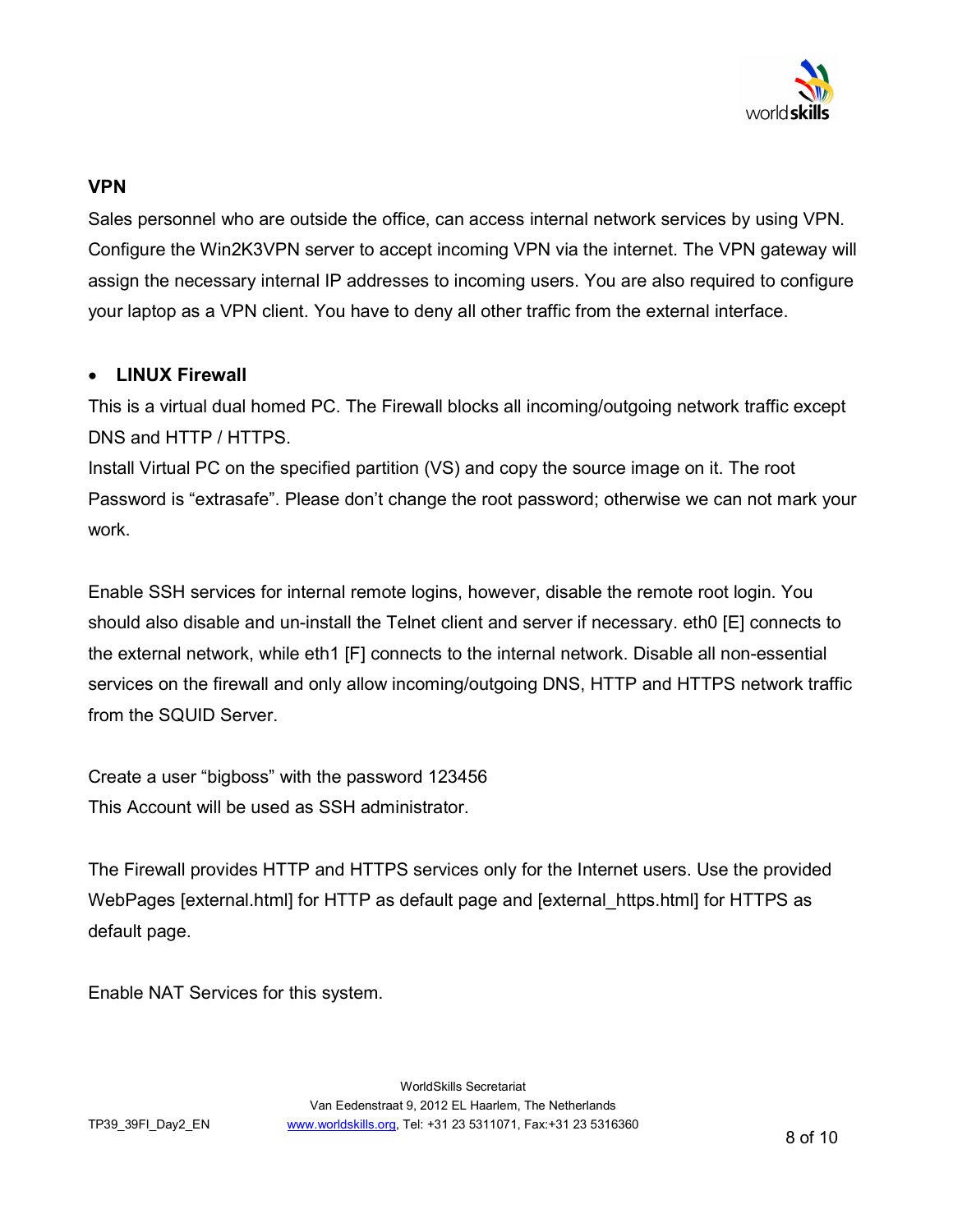

## **Linux Server**

The Linux Server provides the necessary DHCP and SQUID service.

Install Linux on the HP Proliant ML350 Server. Set up a RAID 5 System Disc. Create 2 partitions

/ : 210GB.

swap : the Rest of the space

Name your server "Linux-Server". Select the default install of the server. Use the password 123456 for the root account. Create the account "bigboss" with the Password 123456

All information should be provided from the proxy server. Use port 8080 / all access permitted. Sales agents who connect to the network are automatically assigned an IP address. Install squid. Any user from the internal network who wishes to access external internet pages should go through this proxy. No internal user should be able to access the internet directly. Stop all other services.

NOTE: If you have problems during the installation the provided paper sheet can help.

### **Wireless Access Point**

The CISCO Access Point connects the Sales personnel to the office network.

Connect the Wireless Access Point to the internal office network. Setup the Access Point to have a SSID of "StationNN" where NN is your station number. (For example station number 5 is 05) Do not broadcast your SSID. For security purposes, setup 40-bit WEP using the following code: NN01020304 where NN is your station number. You have to configure your laptop using the wireless NIC for connectivity to the network. Users from within the network are able to access all internal network services. The wireless Access Point should have a designated name of "StationNN" where NN is your station number. Set the MAC Address filtering. Only the Notebook provided should connect to the Access Point. Reduce the transmitter-power to 1mW. Do not change the default password of the Wireless Access Point.